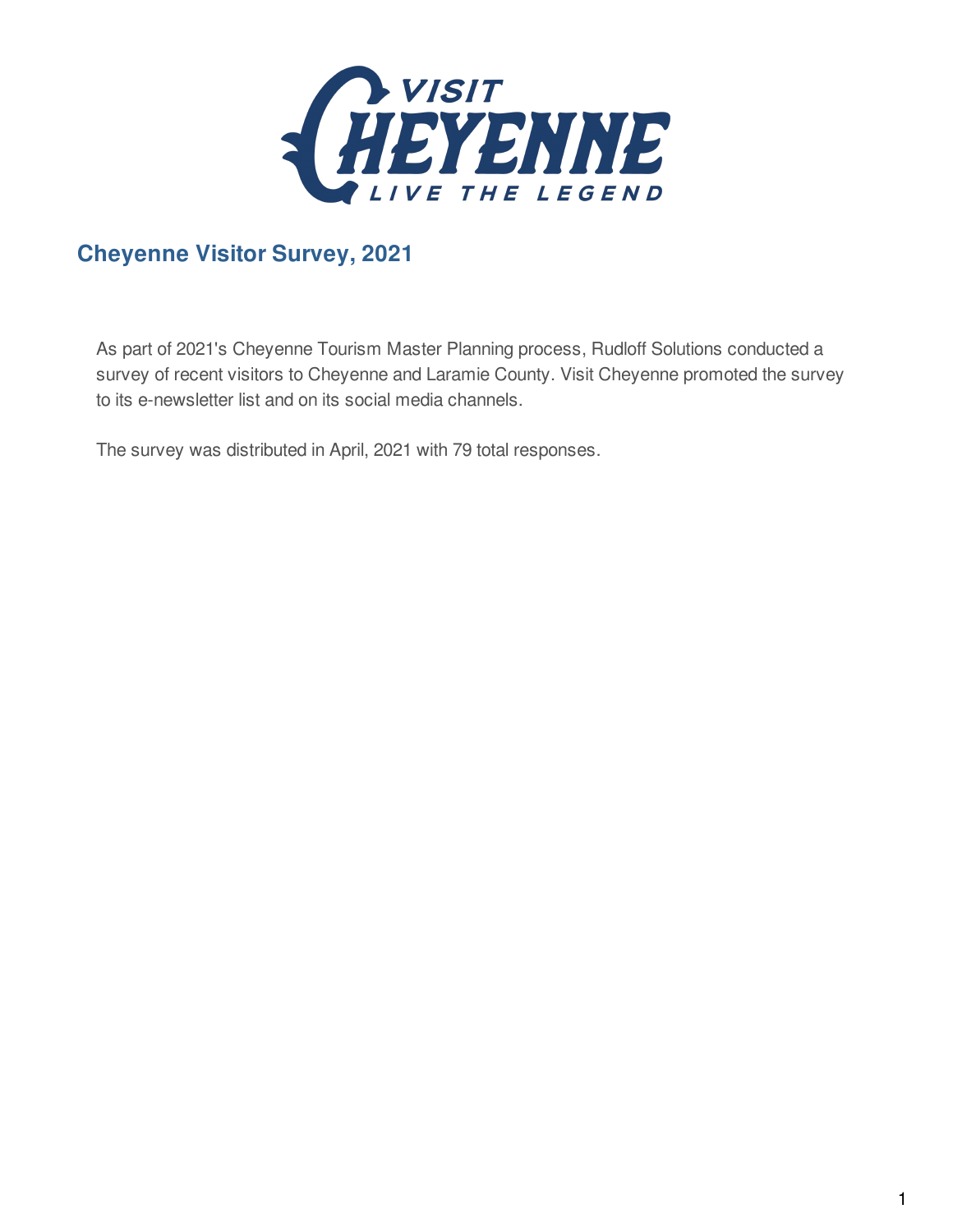1. Please rate how IMPORTANT each of these attributes is when picking a leisure destination, where 5 is Very Important and 1 is Very Unimportant.

|                                               | 5 High<br>Importance | 4           | 3                      | $\overline{2}$              | 1 Low<br>Importance      | <b>Average</b> |
|-----------------------------------------------|----------------------|-------------|------------------------|-----------------------------|--------------------------|----------------|
| Attractions<br>Count<br>Row %                 | 36<br>48.0%          | 28<br>37.3% | 10<br>13.3%            | $\mathsf{O}\xspace$<br>0.0% | $\mathbf{1}$<br>1.3%     | 4.3            |
| <b>Outdoor Recreation</b><br>Count<br>Row %   | 29<br>40.3%          | 25<br>34.7% | 16<br>22.2%            | $\mathbf{1}$<br>1.4%        | $\mathbf{1}$<br>1.4%     | 4.1            |
| Downtown<br>Count<br>Row %                    | 27<br>37.5%          | 21<br>29.2% | 18<br>25.0%            | 5<br>6.9%                   | 1<br>1.4%                | 3.9            |
| Events<br>Count<br>Row %                      | 34<br>47.2%          | 27<br>37.5% | 8<br>11.1%             | $\overline{2}$<br>2.8%      | 1<br>1.4%                | 4.3            |
| Community<br>Attractiveness<br>Count<br>Row % | 29<br>40.3%          | 32<br>44.4% | 10<br>13.9%            | $\mathbf 0$<br>0.0%         | $\mathbf{1}$<br>1.4%     | 4.2            |
| Hospitality<br>Count<br>Row %                 | 53<br>72.6%          | 15<br>20.5% | $\overline{4}$<br>5.5% | $\mathsf{O}\xspace$<br>0.0% | $\mathbf{1}$<br>1.4%     | 4.6            |
| A Community's Brand<br>Count<br>Row %         | 20<br>27.8%          | 27<br>37.5% | 16<br>22.2%            | $\overline{7}$<br>9.7%      | $\overline{c}$<br>2.8%   | 3.8            |
| Lodging<br>Count<br>Row %                     | 36<br>50.0%          | 25<br>34.7% | 7<br>9.7%              | $\mathbf{1}$<br>1.4%        | 3<br>4.2%                | 4.3            |
| Restaurants / Dining<br>Count<br>Row %        | 40<br>56.3%          | 24<br>33.8% | $6\phantom{1}$<br>8.5% | $\mathbf{1}$<br>1.4%        | $\boldsymbol{0}$<br>0.0% | 4.5            |
| Shopping<br>Count<br>Row %                    | 11<br>15.3%          | 28<br>38.9% | 17<br>23.6%            | 11<br>15.3%                 | $\sqrt{5}$<br>6.9%       | 3.4            |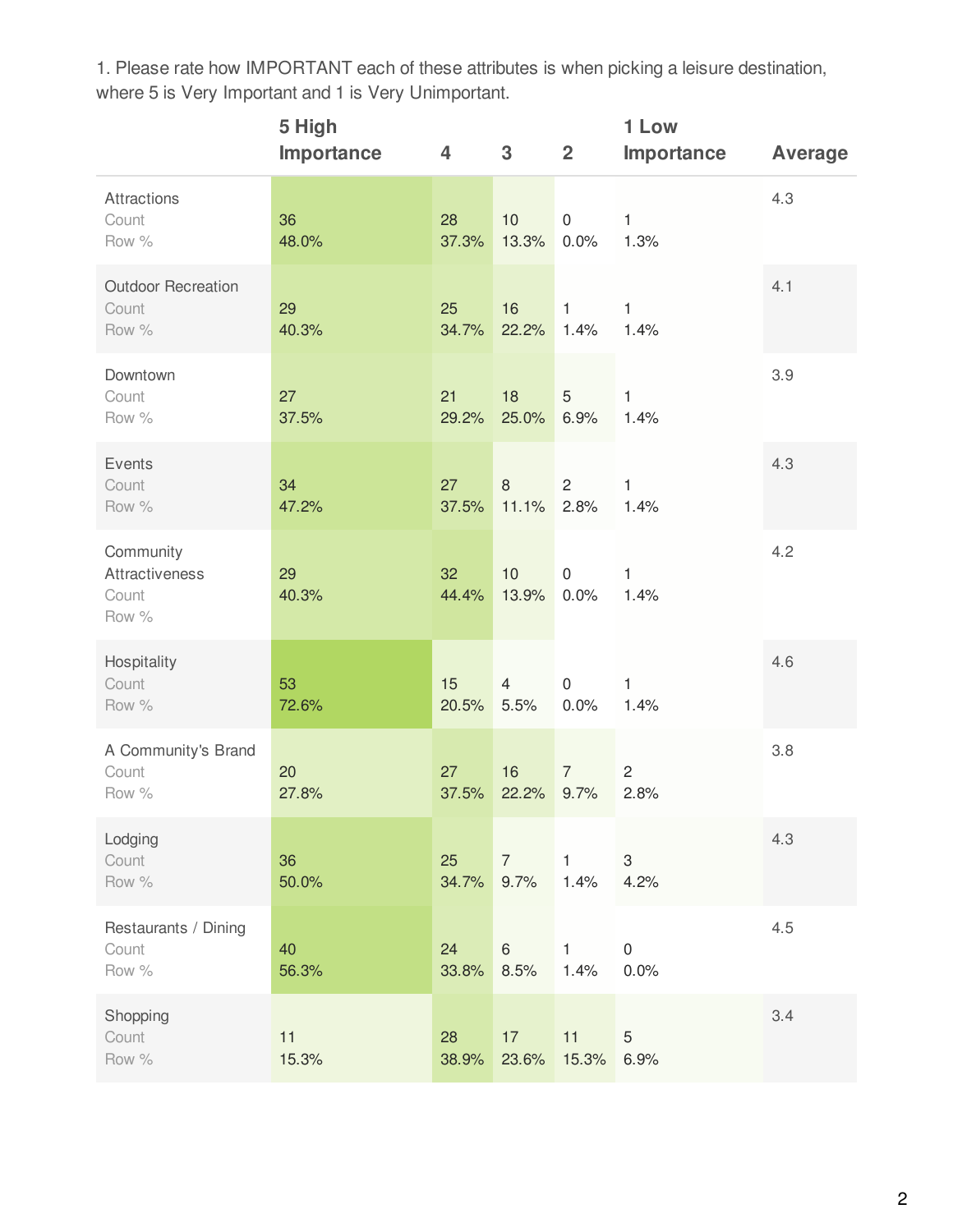2. Please RATE the QUALITY of these Cheyenne attributes where 5 is High Quality and 1 is Low Quality.

|                                                                 | 5<br><b>Excellent</b> | 4           | 3<br>Average              | $\overline{2}$       | 1<br>Poor                | <b>Average</b> |
|-----------------------------------------------------------------|-----------------------|-------------|---------------------------|----------------------|--------------------------|----------------|
| <b>Cheyenne Attractions</b><br>Count<br>Row %                   | 35<br>47.3%           | 27<br>36.5% | 12<br>16.2%               | 0<br>0.0%            | $\mathbf 0$<br>0.0%      | 4.3            |
| Cheyenne's Downtown<br>Count<br>Row %                           | 32<br>43.2%           | 24<br>32.4% | 15<br>20.3%               | 3<br>4.1%            | $\mathbf 0$<br>0.0%      | 4.1            |
| <b>Cheyenne Events</b><br>Count<br>Row %                        | 33<br>45.8%           | 31<br>43.1% | 6<br>8.3%                 | $\mathbf{2}$<br>2.8% | $\boldsymbol{0}$<br>0.0% | 4.3            |
| Cheyenne's Community's Brand<br>Count<br>Row %                  | 24<br>33.8%           | 29<br>40.8% | 15<br>21.1%               | 3<br>4.2%            | $\mathbf 0$<br>0.0%      | 4.0            |
| Cheyenne Outdoor Recreation<br>Count<br>Row %                   | 31<br>44.3%           | 27<br>38.6% | 10<br>14.3%               | 1<br>1.4%            | 1<br>1.4%                | 4.2            |
| <b>Cheyenne Hospitality</b><br>Count<br>Row %                   | 49<br>66.2%           | 15<br>20.3% | $\boldsymbol{9}$<br>12.2% | $\mathbf{1}$<br>1.4% | $\mathbf 0$<br>0.0%      | 4.5            |
| <b>Cheyenne's Community</b><br>Attractiveness<br>Count<br>Row % | 31<br>42.5%           | 26<br>35.6% | 15<br>20.5%               | 1<br>1.4%            | $\mathbf 0$<br>0.0%      | 4.2            |
| Cheyenne Lodging<br>Count<br>Row %                              | 18<br>25.4%           | 35<br>49.3% | 16<br>22.5%               | $\mathbf{1}$<br>1.4% | $\mathbf{1}$<br>1.4%     | 4.0            |
| Cheyenne's Restaurants / Dining<br>Count<br>Row %               | 21<br>29.2%           | 34<br>47.2% | 16<br>22.2%               | 1<br>1.4%            | $\boldsymbol{0}$<br>0.0% | 4.0            |
| Cheyenne Shopping<br>Count<br>Row %                             | 16<br>22.5%           | 26<br>36.6% | 26<br>36.6%               | 3<br>4.2%            | $\mathsf 0$<br>0.0%      | 3.8            |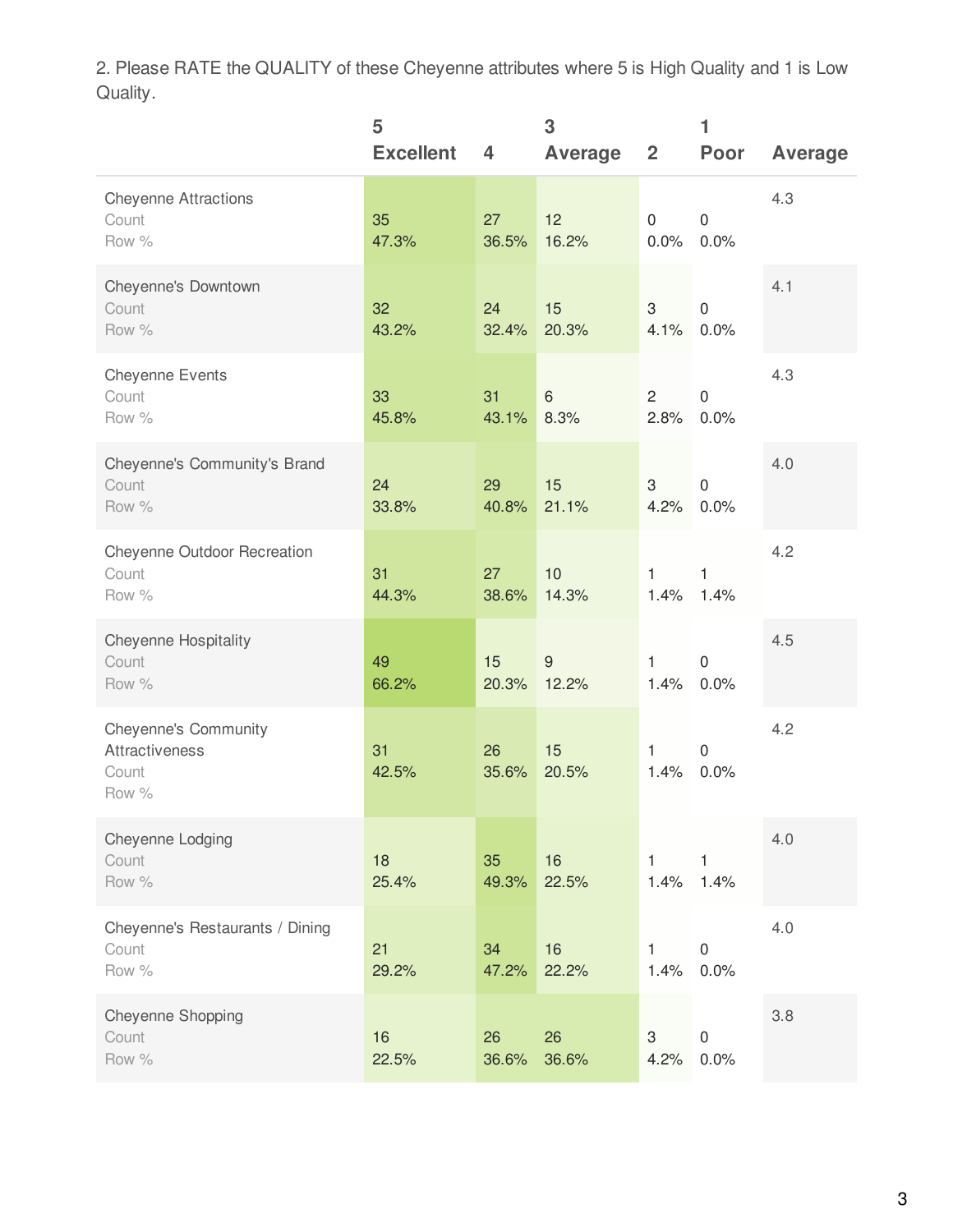

| <b>Value</b>                 | <b>Percent</b> | <b>Responses</b> |
|------------------------------|----------------|------------------|
| Leisure Vacation or Get-Away | 40.5%          | 30               |
| Visiting Friends and Family  | 32.4%          | 24               |
| Other - Write In             | 10.8%          | 8                |
| Pass-Thru on a Longer Trip   | 8.1%           | 6                |
| Sports Event / Tournament    | 4.1%           | 3                |
| <b>Business</b>              | 1.4%           | 1                |
| Group Tour / Motorcoach      | 1.4%           | 1                |
| Wedding or Reunion           | 1.4%           |                  |

4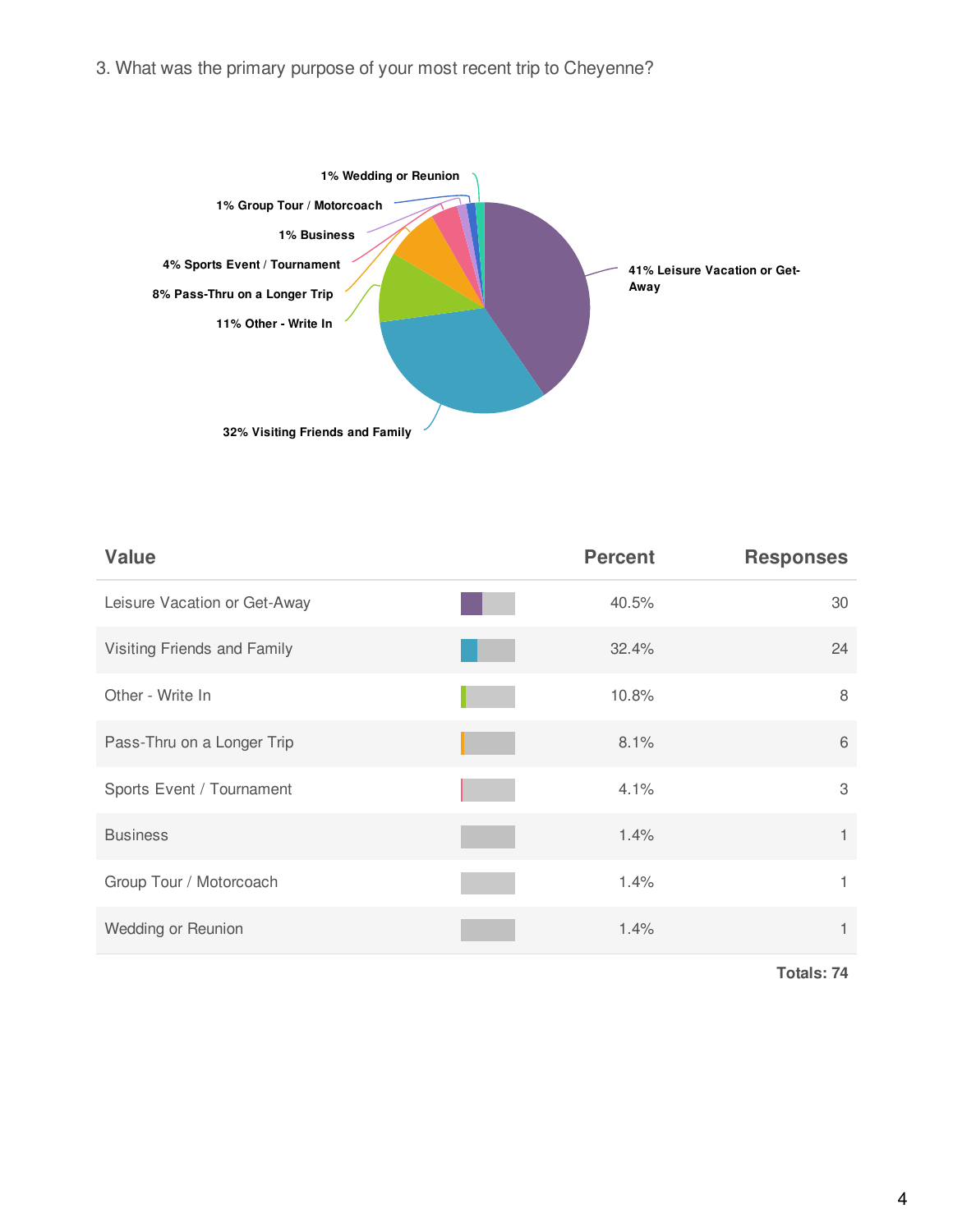4. If you were to visit Cheyenne again, what activities would you be interested in doing? Please check all that apply.

| <b>Value</b>                 | <b>Percent</b> | <b>Responses</b> |
|------------------------------|----------------|------------------|
| Dining in Restaurants        | 75.7%          | 56               |
| Rodeo                        | 74.3%          | 55               |
| <b>Experiencing Downtown</b> | 67.6%          | 50               |
| Festival or Event            | 66.2%          | 49               |
| Sightseeing                  | 63.5%          | 47               |
| <b>Museums</b>               | 62.2%          | 46               |
| Railroad attractions         | 54.1%          | 40               |
| <b>Bison Ranch</b>           | 51.4%          | 38               |
| Shopping                     | 44.6%          | 33               |
| Visiting Friends or Family   | 44.6%          | 33               |
| Arts and Culture             | 32.4%          | 24               |
| Hiking                       | 29.7%          | 22               |
| Camping                      | 28.4%          | 21               |
| Horseback Riding             | 27.0%          | 20               |
| Hunting / Fishing            | 12.2%          | 9                |
| Other - Write In             | 12.2%          | $\hbox{9}$       |
| Mountain Biking              | 8.1%           | 6                |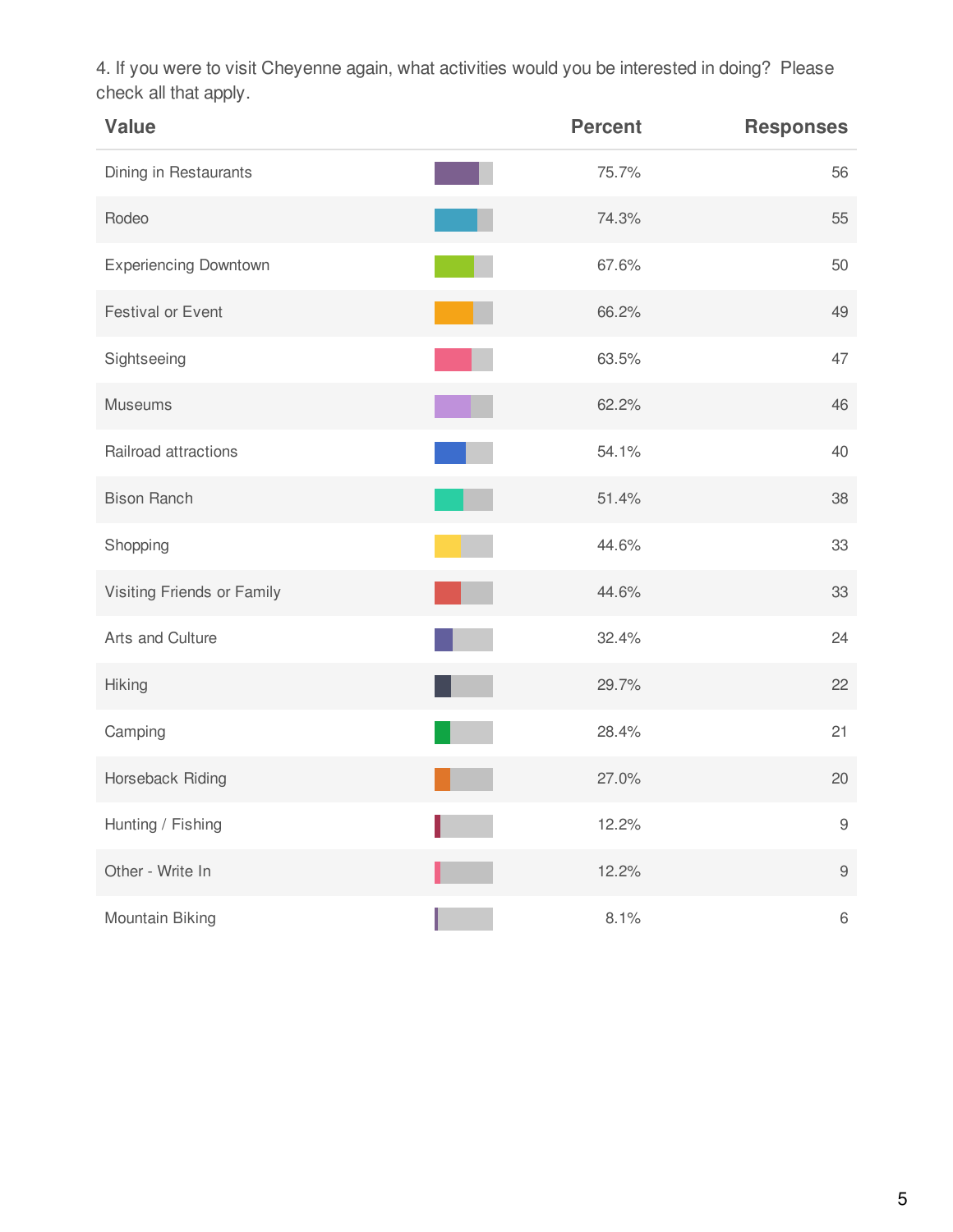

| 68 | Promote Thunderbird Show not just Frontier Days rodeo! After all, they come every year<br>and Cheyenne was their very first fifty-some years ago!                                                               |
|----|-----------------------------------------------------------------------------------------------------------------------------------------------------------------------------------------------------------------|
| 69 | an outdoor movie place would be really nice                                                                                                                                                                     |
| 70 | N/A                                                                                                                                                                                                             |
| 71 | <b>NOTHING</b>                                                                                                                                                                                                  |
| 73 | There needs to be better dining experience. Yes, there are restaurants and drinking<br>establishments, but quality is average.                                                                                  |
| 74 | parting                                                                                                                                                                                                         |
| 75 | Think about your main customer base (conservative Americans who love the west and<br>western lifestyle). Market your city to them, talk about the rodeo, hunting, area ranches,<br>western themed things to do. |
| 76 | advertize what u have to offer and more campgrounds                                                                                                                                                             |
| 77 | See above. Better comprehensive promotion of statewide visit opportunities                                                                                                                                      |
| 78 | Nothing                                                                                                                                                                                                         |
| 80 | Don't make me wear a mask.                                                                                                                                                                                      |
| 82 | I feel it's great just as is!                                                                                                                                                                                   |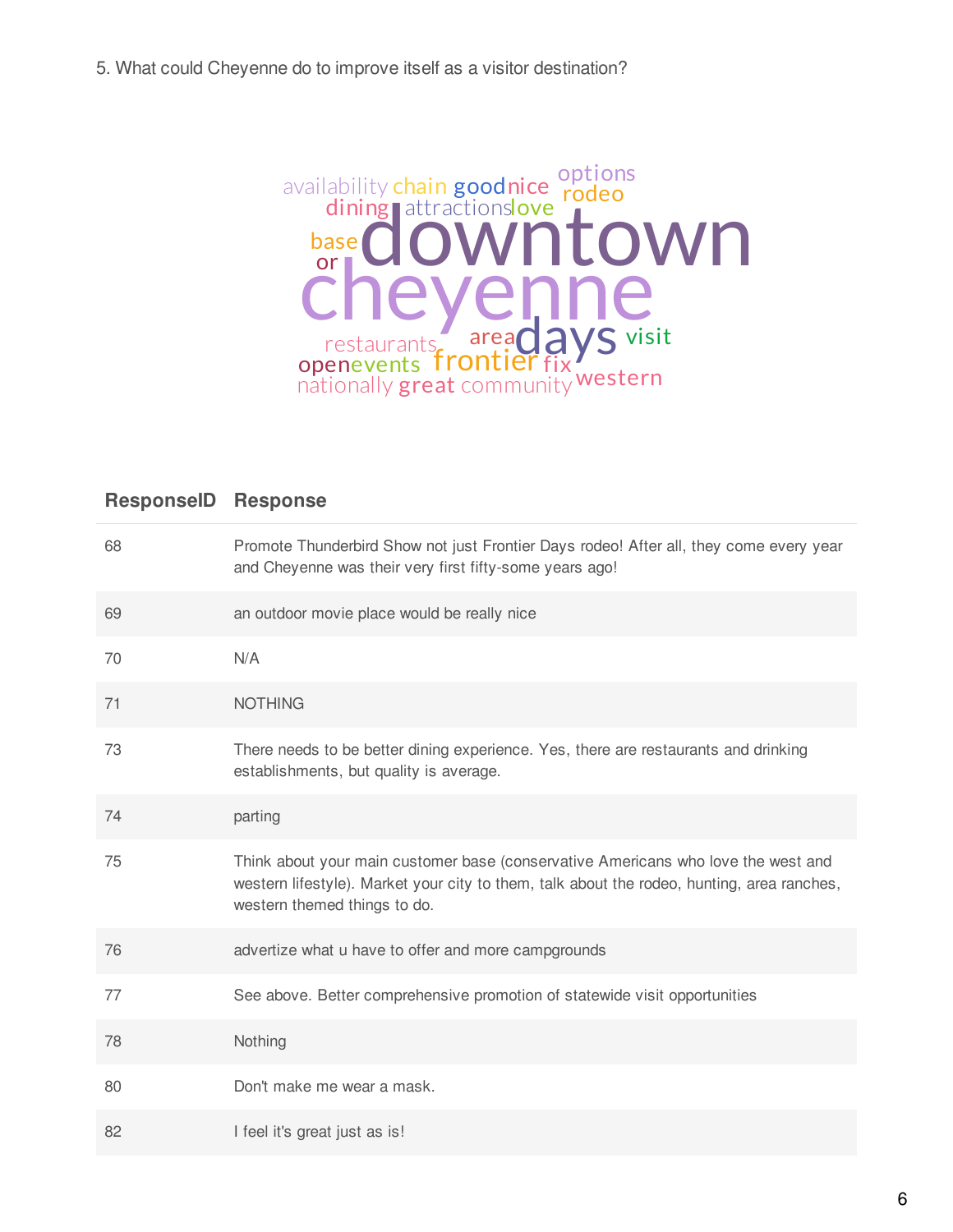| 83  | Do more promo on the fort and the ruts and other short trips bringing you back into<br>Cheyenne for the evening lodge and meals                                                                               |
|-----|---------------------------------------------------------------------------------------------------------------------------------------------------------------------------------------------------------------|
| 84  | Keep up the good work---nice clean downtown and attractions                                                                                                                                                   |
| 86  | Have vacation packages available                                                                                                                                                                              |
| 87  | Keep the dust down                                                                                                                                                                                            |
| 94  | I can't think of a single thing to improve Cheyenne                                                                                                                                                           |
| 100 | Not much in my opinion. I pretty much love Cheyenne the way it is currently.                                                                                                                                  |
| 101 | Excellent as is                                                                                                                                                                                               |
| 102 | More advertising nationally and once this bloody virus more information internationally                                                                                                                       |
| 104 | STAY JUST AS YOU ARE                                                                                                                                                                                          |
| 116 | Involve all elements of community for example the auto racing venue is never<br>mentioned. Easier and more availability to tour and learn about the military. Too few<br>days and limited days/times on base. |
| 118 | More dining options (not just chain dining)                                                                                                                                                                   |
| 119 | Nothing that I can think of                                                                                                                                                                                   |
| 120 | I have loved every time I visit, so I do not have any suggestions.                                                                                                                                            |
| 123 | More restaurants                                                                                                                                                                                              |
| 126 | Cheyenne is doing a great job.                                                                                                                                                                                |
| 131 | Interactive map showing locations of events or destinations and a map how to get there                                                                                                                        |
| 138 | Nothing that I can think of! We love Cheyenne and wished we were closer.                                                                                                                                      |
| 147 | More flight options.                                                                                                                                                                                          |
| 149 | Fix downtown parking and traffic on Lincolnway. Frontier Days is getting way to<br>expensive for families.                                                                                                    |
| 150 | Fix the crazy terrible roads                                                                                                                                                                                  |
| 151 | Advertise more nationally.                                                                                                                                                                                    |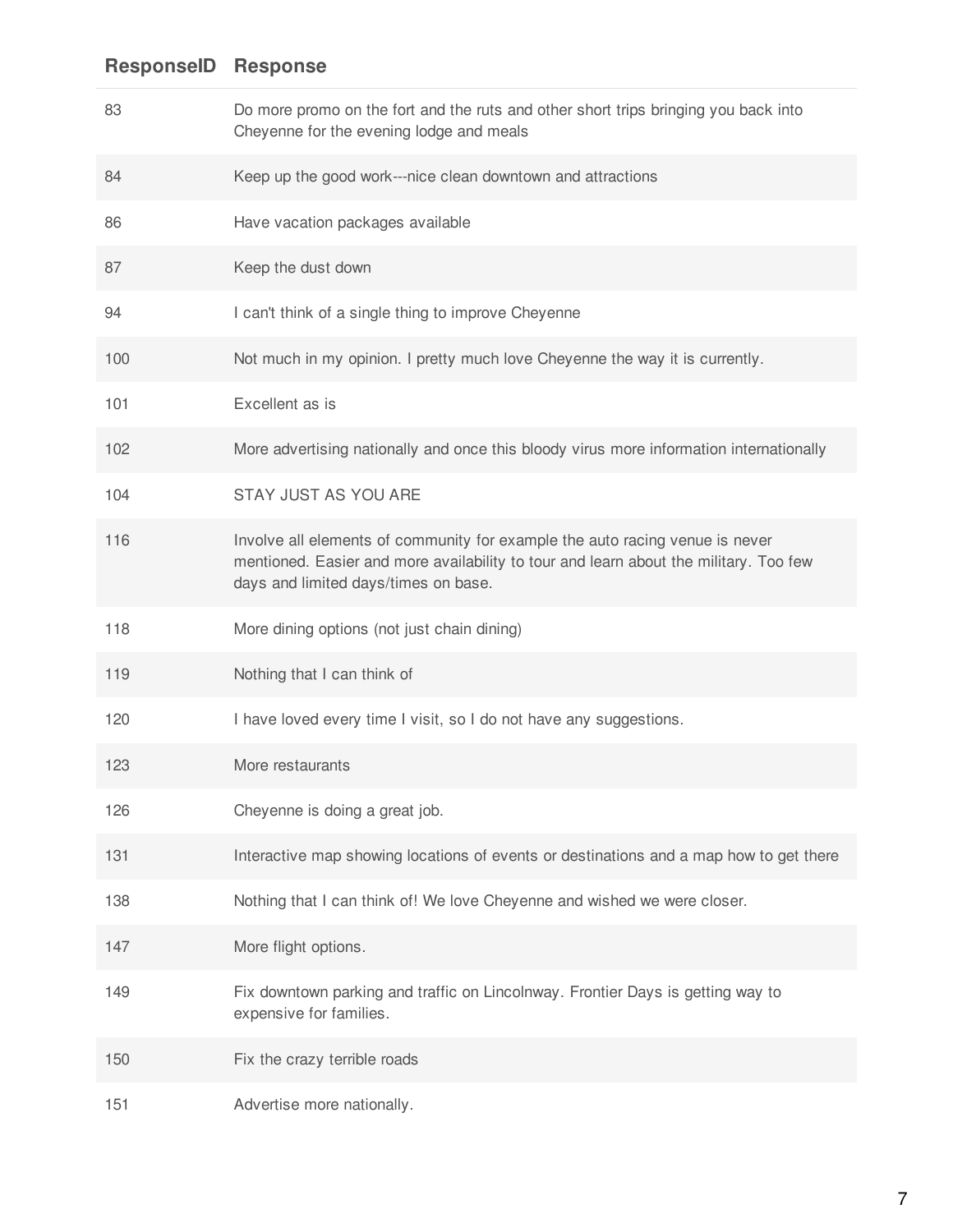| 153 | I'd prefer not to share Cheyenne with anyone else! But more unique, non-chain, western-<br>inspired restaurants would be good. |
|-----|--------------------------------------------------------------------------------------------------------------------------------|
| 155 | More things downtown                                                                                                           |
| 156 | I would say it has everything I am interested in                                                                               |
| 159 | N/A                                                                                                                            |
| 162 | More winter events and more events aside from Frontier days                                                                    |
| 163 | Lets go lets RODEO                                                                                                             |
| 165 | Get downtown alive again.                                                                                                      |
| 166 | Can't think of anything.                                                                                                       |
| 168 | More local dining                                                                                                              |
| 170 | I am considering relocating to Cheyenne, but housing expense and availability may<br>prevent that.                             |
| 171 | 2021 CFD!                                                                                                                      |
| 172 | Really nothing. It has grown so much and downtown has so much going on for the<br>community.                                   |
| 173 | Allow sale of beer at gas stations. I remember we had trouble finding beer after a later<br>dinner.                            |
| 174 | Have more attractions that are kid friendly.                                                                                   |
| 175 | More events/attractions                                                                                                        |
| 177 | Bring in more restaurants and shopping to the downtown area                                                                    |
| 179 | Be relevant more than 10 days in July.                                                                                         |
| 182 | <b>Better branding</b>                                                                                                         |
| 184 | Open up downtown with later hours!!!!! Everything closed so early!!!! This was way<br>before Coronavirus!!                     |
| 186 | Have concerts and a convention center to hold concerts                                                                         |
| 187 | Keep it the same, western heritage I like that.                                                                                |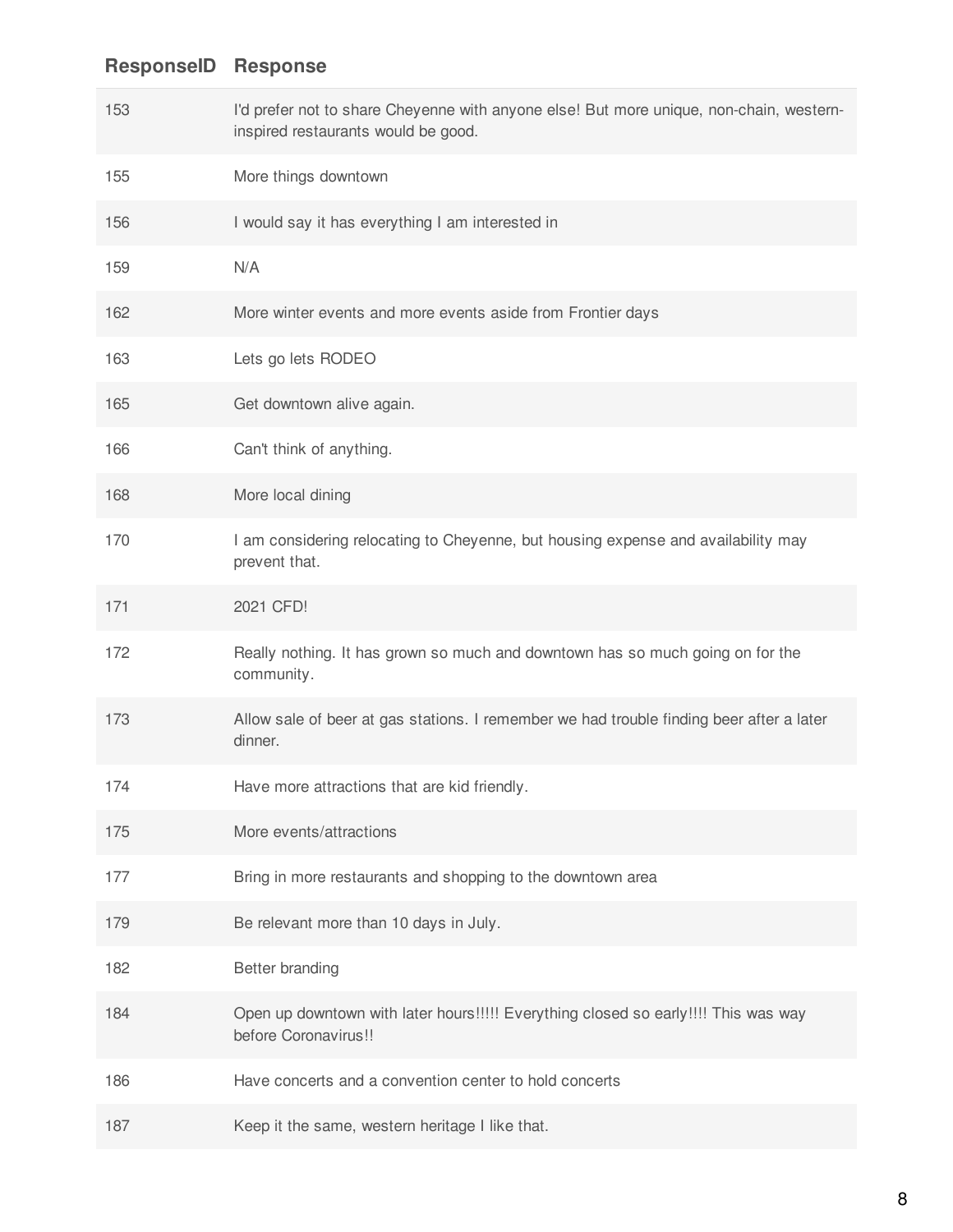| 193 | Follow the science of the pandemic and require masks and social distancing for all open<br>businesses so that visitors and residents alike are safe. Nothing in Cheyenne and that<br>includes frontier days is all that exciting that most folks are going to risk their life to go. |
|-----|--------------------------------------------------------------------------------------------------------------------------------------------------------------------------------------------------------------------------------------------------------------------------------------|
| 195 | Maybe more resturants for lunchtime                                                                                                                                                                                                                                                  |
| 201 | Invest in Downtown                                                                                                                                                                                                                                                                   |
| 202 | More activities for adults in the downtown area                                                                                                                                                                                                                                      |
| 211 | I'm not sure                                                                                                                                                                                                                                                                         |
| 217 | <b>Better Restaurants</b>                                                                                                                                                                                                                                                            |
| 227 | More motels and/or camping                                                                                                                                                                                                                                                           |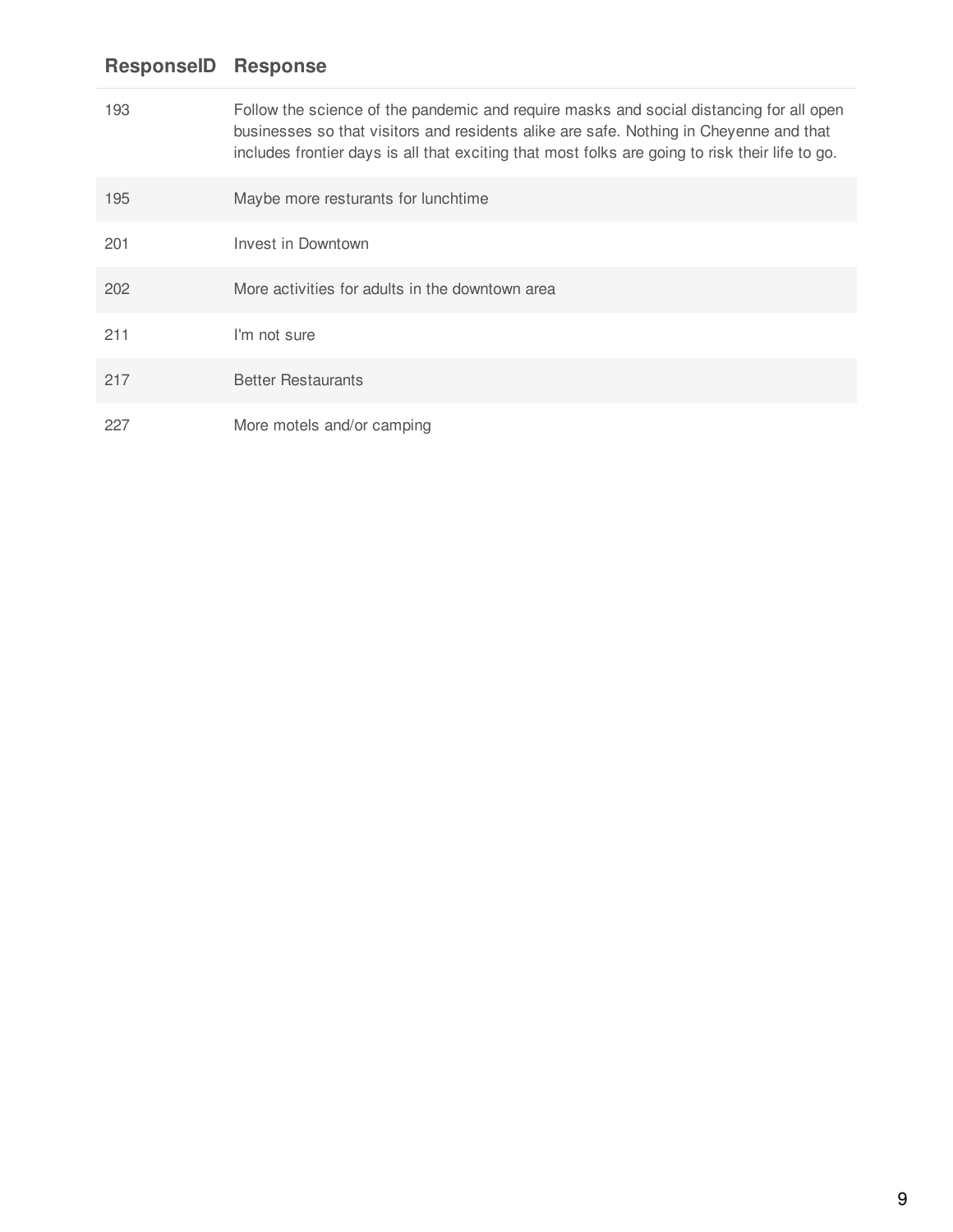#### 6. What state do you live in?

| <b>Value</b>   | <b>Percent</b> | <b>Responses</b> |
|----------------|----------------|------------------|
| Colorado       | 15.5%          | 11               |
| California     | 9.9%           | $\overline{7}$   |
| Illinois       | 5.6%           | $\overline{4}$   |
| North Carolina | 5.6%           | $\overline{4}$   |
| Texas          | 5.6%           | $\overline{4}$   |
| Georgia        | 4.2%           | $\sqrt{3}$       |
| Idaho          | 4.2%           | $\,3$            |
| Nebraska       | 4.2%           | $\sqrt{3}$       |
| Wisconsin      | 4.2%           | $\,3$            |
| International  | 4.2%           | $\sqrt{3}$       |
| Indiana        | 2.8%           | $\sqrt{2}$       |
| Kansas         | 2.8%           | $\sqrt{2}$       |
| Minnesota      | 2.8%           | $\overline{c}$   |
| Missouri       | 2.8%           | $\sqrt{2}$       |
| Ohio           | 2.8%           | $\overline{c}$   |
| South Dakota   | 2.8%           | $\overline{c}$   |
| Tennessee      | 2.8%           | $\overline{c}$   |
| Utah           | 2.8%           | $\overline{c}$   |
| Wyoming        | 2.8%           | $\overline{c}$   |
| Florida        | 1.4%           | $\uparrow$       |
| Michigan       | 1.4%           | $\mathbf{1}$     |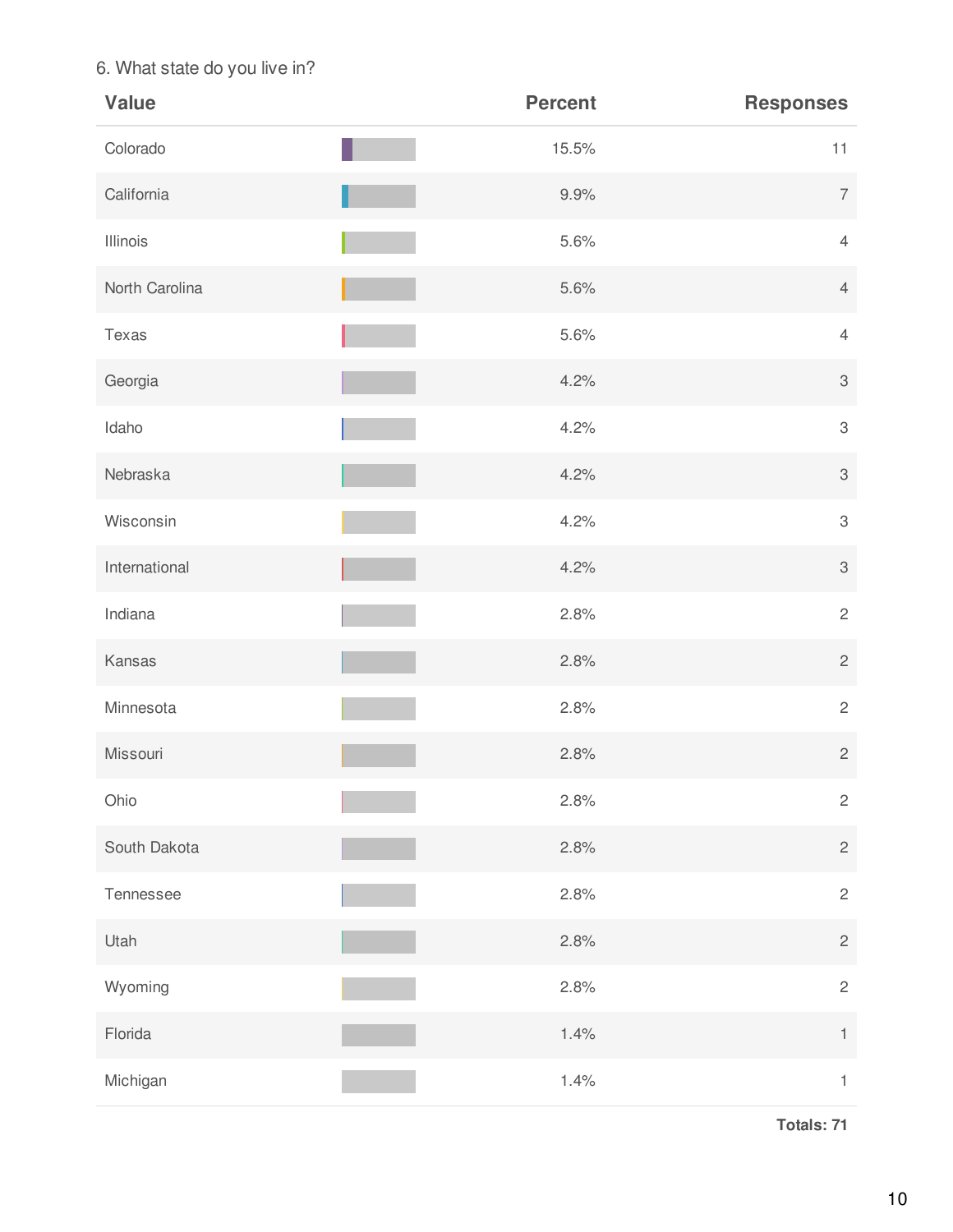| <b>Value</b> | <b>Percent</b> | <b>Responses</b> |
|--------------|----------------|------------------|
| Mississippi  | 1.4%           | 1                |
| Nevada       | 1.4%           |                  |
| New York     | 1.4%           | $\mathbf{1}$     |
| North Dakota | 1.4%           |                  |
| Oklahoma     | 1.4%           | 1                |
| Virginia     | 1.4%           |                  |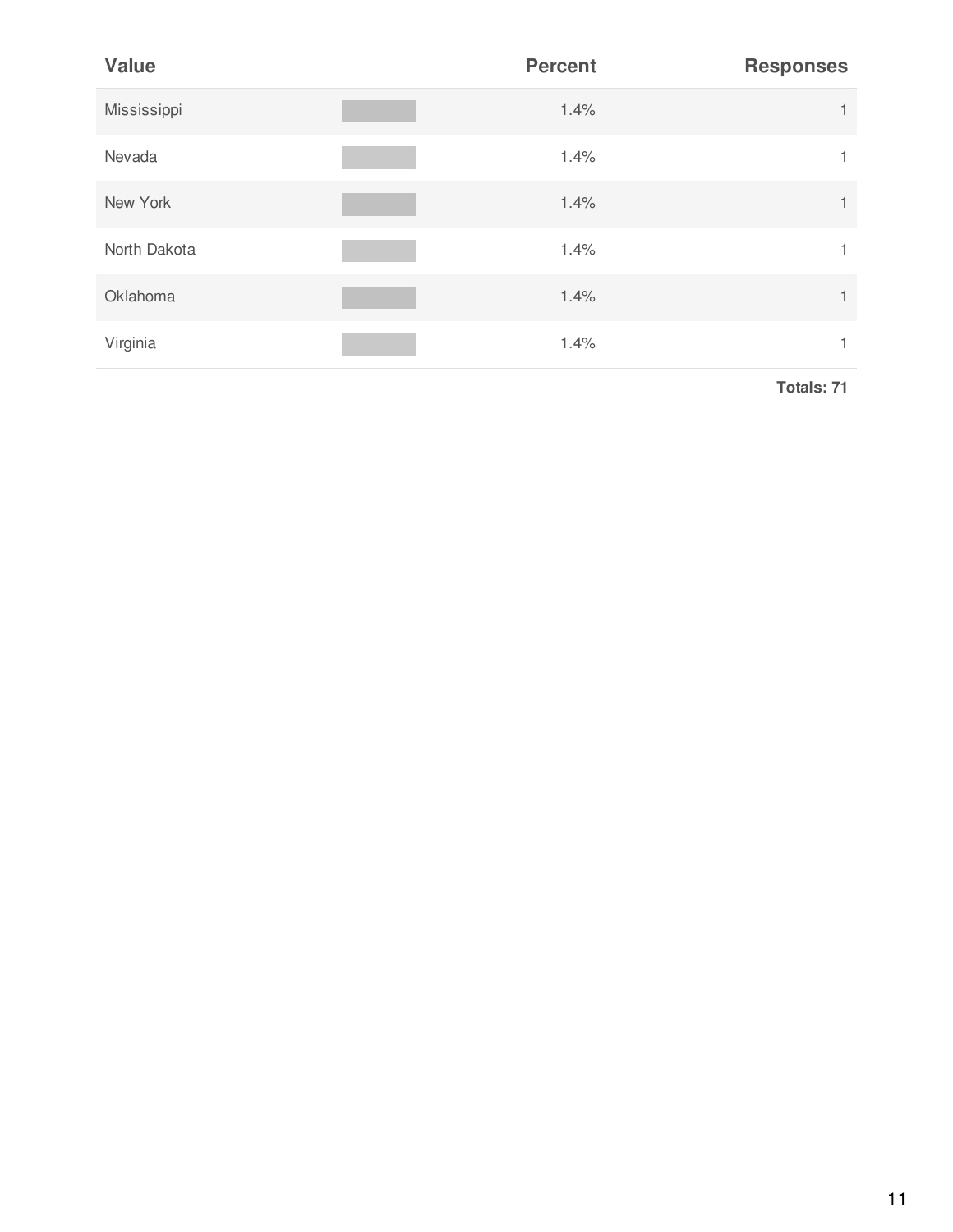7. What is your age?



| <b>Value</b> | <b>Percent</b> | <b>Responses</b> |
|--------------|----------------|------------------|
| 25 to 34     | 5.5%           | $\overline{4}$   |
| 35 to 44     | 16.4%          | 12               |
| 45 to 54     | 16.4%          | 12               |
| 55 to 64     | 28.8%          | 21               |
| 65 to 74     | 19.2%          | 14               |
| 75 or older  | 13.7%          | 10               |